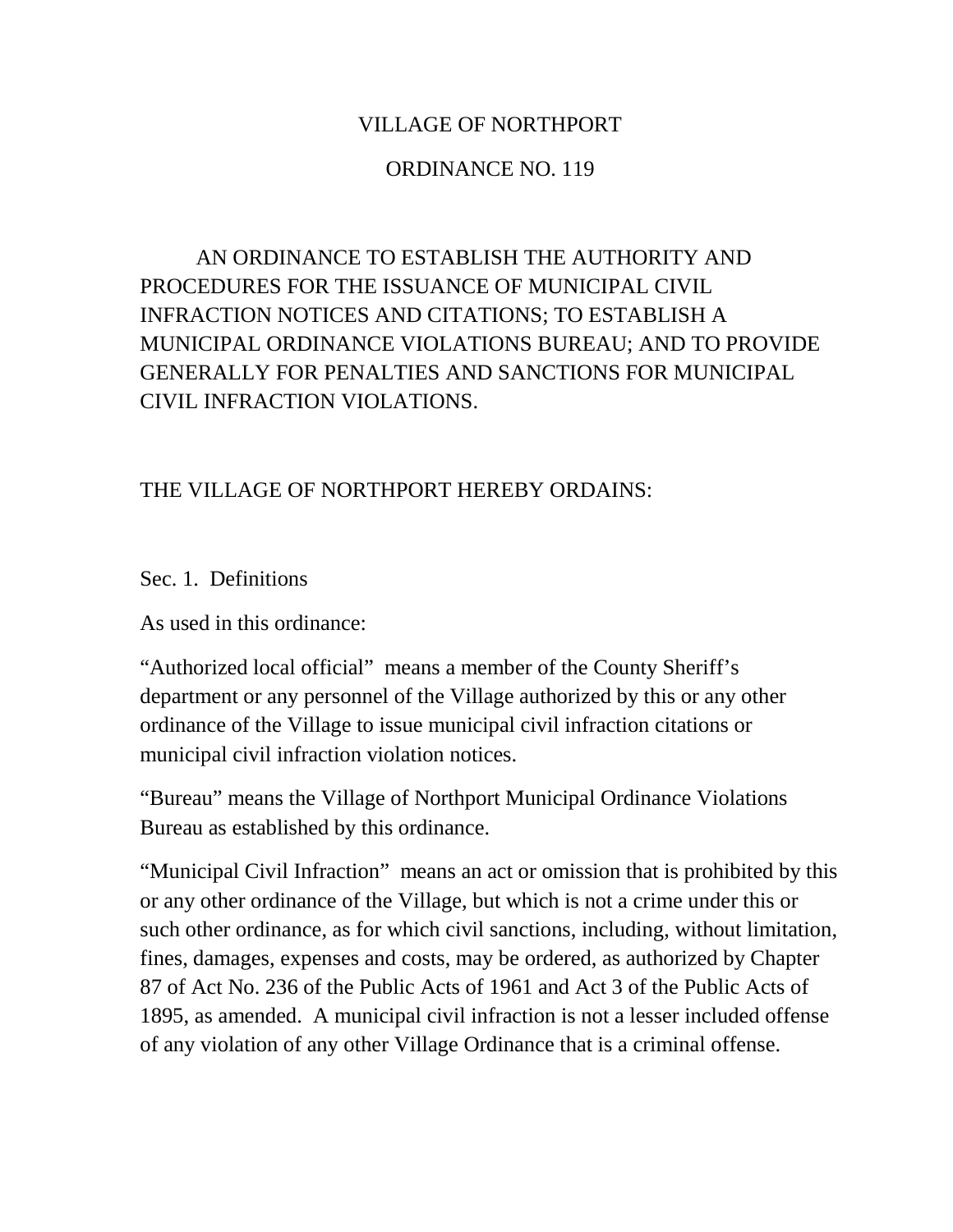"Municipal Civil Infraction Action" means a civil action in which the defendant is alleged to be responsible for a municipal civil infraction.

"Municipal Civil Infraction Citation" means a written complaint or notice prepared by an authorized local official, directing a person to appear in court regarding the occurrence or existence of a municipal civil infraction violation by the person cited.

"Municipal Civil Infraction Violation Notice" means a written notice prepared by an authorized local official, directing a person to appear at the Village of Empire Ordinance Violations Bureau and to pay the fine and costs, if any, prescribed for the violation by the schedule of civil fines adopted by the Village, as authorized under Section 8396 (MCL 600.8396) and 8707 (MCL 600.8707 (6) of the Act.

Section 2. Municipal Civil Infraction Action; Commencement; Dismissal

A municipal civil infraction action may be commenced upon the issuance by an authorized local official of (1) a municipal civil infraction citation directing the alleged violator to appear in court; or (2) a municipal civil infraction violation notice directing the alleged violator to appear at the Village of Northport Municipal Ordinance Violations Bureau. Only the Village Council may dismiss a municipal civil infraction action once it is commenced.

Section 3. Municipal Civil Infraction Citations; Issuance and Service.

Municipal civil infraction citations shall be issued and served by an authorized local official in accordance with the provisions of Chapter 87 of the Revised Judicature Act, Act 236 of the Public Acts of 1961, as amended (MCL 600.8701, et seq).

Section 4. Municipal Ordinance Violations Bureau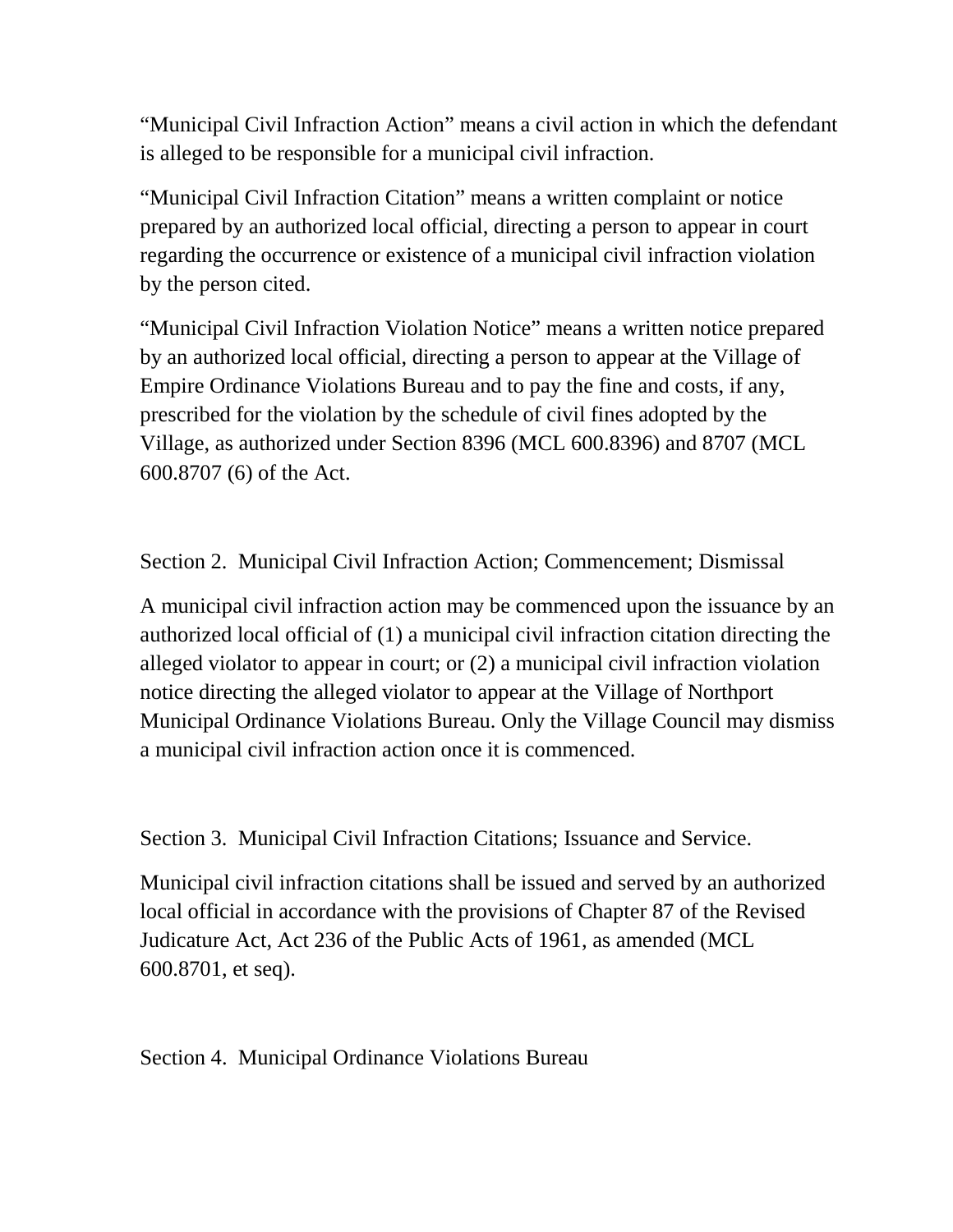- A. Bureau established; Employees. The Village hereby designates the office of Village Administrator as the Municipal Ordinance Violations Bureau ("Bureau") as authorized under Section 8396 of the Revised Judicature Act (MCL 600.8396) to accept admissions of responsibility for municipal civil infractions in response to municipal civil infraction violation notices issued and served by authorized local officials, and to collect and retain civil fines and costs as prescribed by this or any other ordinance of the Village.
- B. Location. The Bureau shall be located at the Village of Northport, 116 W. Nagonaba Street, Northport, Michigan 49670.
- C. Jurisdiction of Bureau.
	- 1. The Bureau may dispose only of municipal civil infraction violations for which a fine has been scheduled and for which a municipal civil infraction violation notice (as compared with a citation) has been issued.

The fact that a fine has been scheduled for a particular violation shall not entitle any person to dispose of the violation at the Bureau. Nothing in this ordinance shall prevent or restrict the Village rom issuing a municipal civil infraction citation for any violation or from prosecuting any violation in a court of competent jurisdiction.

- 2. The Bureau may only accept admissions of responsibility for municipal civil infractions and collect and retain fines and costs as a result of those admissions. The Bureau shall not accept payment of a fine from any person who denies having committed the offense or who admits responsibility only with explanation, and in no event shall the Bureau determine, or attempt to determine, the truth or falsity of any fact or matter relating to an alleged violation.
- D. Municipal Civil Infraction Violation Notices. Municipal civil infraction violation notices shall be issued and served by an authorized local official under the same circumstances and upon the same persons as provided for citations as provided in this ordinance and in Chapter 87 of the Revised Judicature Act.
- E. Appearance; Payment of Fines and Costs. An alleged violator receiving a municipal civil infraction violation notice shall appear at the Bureau and pay the specified fine and costs at or by the time specified for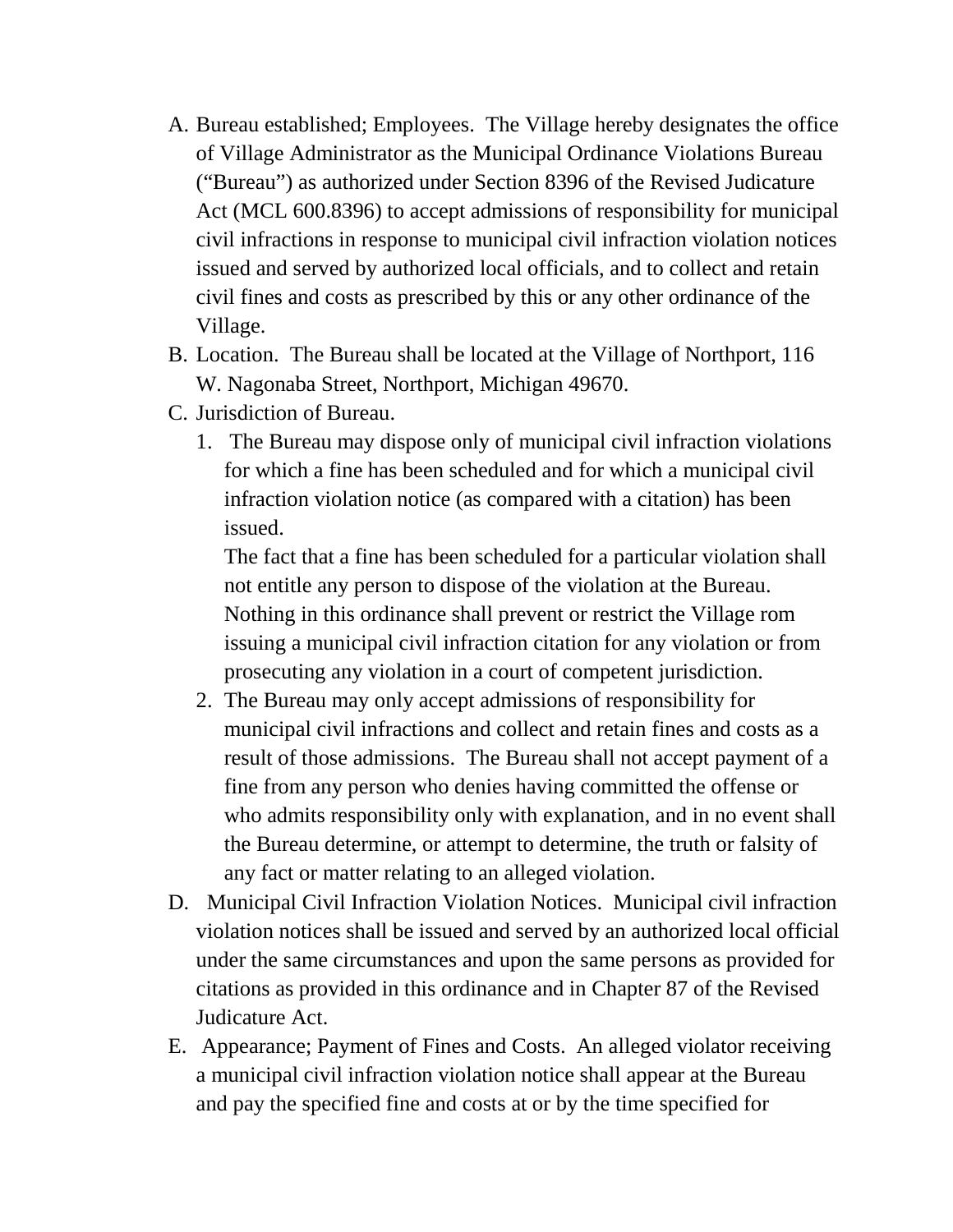appearance in the municipal civil infraction violation notice. An appearance may be made by mail, in person, or by representation.

F. Procedure Where Admission of Responsibility not Made or Fine not Paid: If an authorized local official issues and serves a municipal ordinance violation notice , and if an admission of responsibility is not made and the civil fine and costs, if any, prescribed by the schedule of fines for the violation are not paid at the Bureau, or if the Bureau can not accept an admission of responsibility, or can not collect the fine as provided in Subsection C.2 above, a municipal civil infraction citation may be filed with the district court and a copy of the citation may be served by first class mail upon the alleged violator at the alleged violator's last known address.

Section 5. Penalties and Sanctions.

- A. Unless provided otherwise in a specific ordinance, and except as provided in Subsection B, below, for fines for municipal civil infraction violation notices paid at the Bureau, the sanction for a violation which is a municipal civil infraction shall be a civil fine in the amount as provided below, plus any costs, damages, expenses and other sanctions, as authorized under Chapter 87 of the Revised Judicature Act, Act 236 of the Public Acts of 1961, as amended (MCL 600.8701, et seq.) and other applicable laws.
	- 1. Unless otherwise specifically provided for a particular municipal civil infraction violation by any other Village ordinance, the civil fine for a violation shall be not less than \$100.00, plus costs and other sanctions, for each infraction
	- 2. Increased civil fines may be imposed for repeated violations by a person of any requirement or provision of this or any other Village ordinance. As used in this section, "repeat offense" means a second ( or any subsequent) municipal infraction violation of the same requirement or provision (i) committed by a person within any twelvemonth period (unless some other period is specifically provided by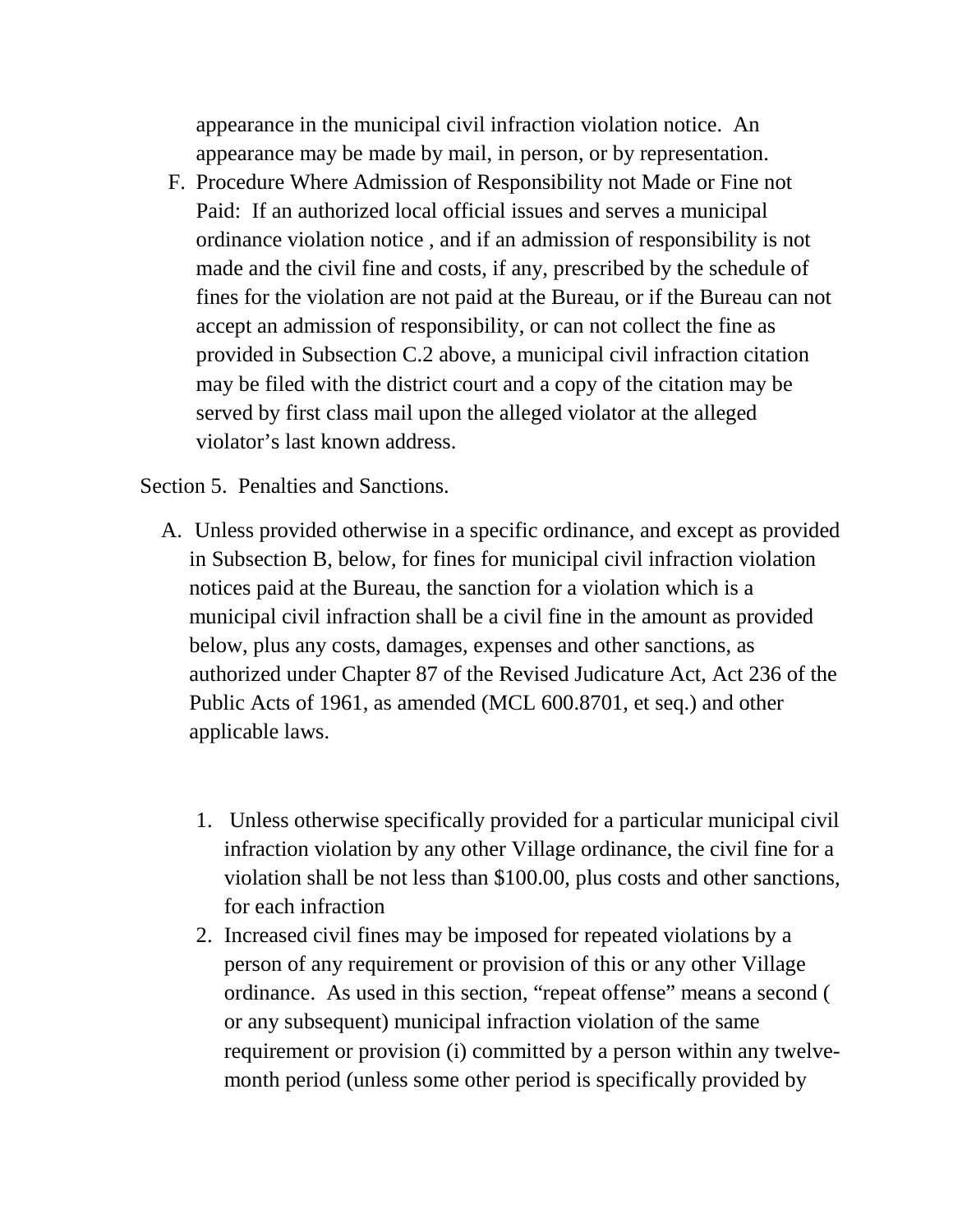this or any other Village ordinance) and (ii) for which the person admits responsibility or is determined to be responsible. Unless otherwise specifically provided by this or any other Village ordinance for a particular municipal civil infraction violation, the increased fine for a repeat offense shall be as follows:

- a. The fine for any offense which is a repeat offense shall be no less than \$200.00 plus costs.
- b. The fine for any offense which is a second repeat offense or any subsequent repeat offense shall be no less than \$300.00 plus costs.
- B. Schedule of civil fines for municipal civil infraction violation notices payable at the Bureau.
	- 1. Where a municipal civil infraction violation notice is issued, unless otherwise specifically provided for a particular municipal civil infraction violation by any other Village ordinance, the civil fine (including costs) for the violation payable at the Bureau shall be \$75.00.
	- 2. Where a municipal civil infraction violation notice is issued for the second violation of the same ordinance, unless otherwise specifically provided for a particular municipal civil infraction violation by any other Village ordinance, the civil fine (including costs) for the violation payable at the Bureau shall be \$150.00.
	- 3. Where a municipal civil infraction violation notice is issued for the third or subsequent violation of the same occurrence, unless otherwise specifically provided for a particular municipal civil infraction violation by any other Village ordinance, the civil fine (including costs) for the violation payable at the Bureau shall be \$250.00.
- C. A "violation" includes any act which is prohibited or made or declared to be unlawful or an offense by this or any other Village ordinance; and any omission or failure to act where the act is required by this or any other Village ordinance.
- D. Each day on which any violation of this or any other Village ordinance continues constitutes a separate offense and shall be subject to penalties or sanctions as a separate offense.